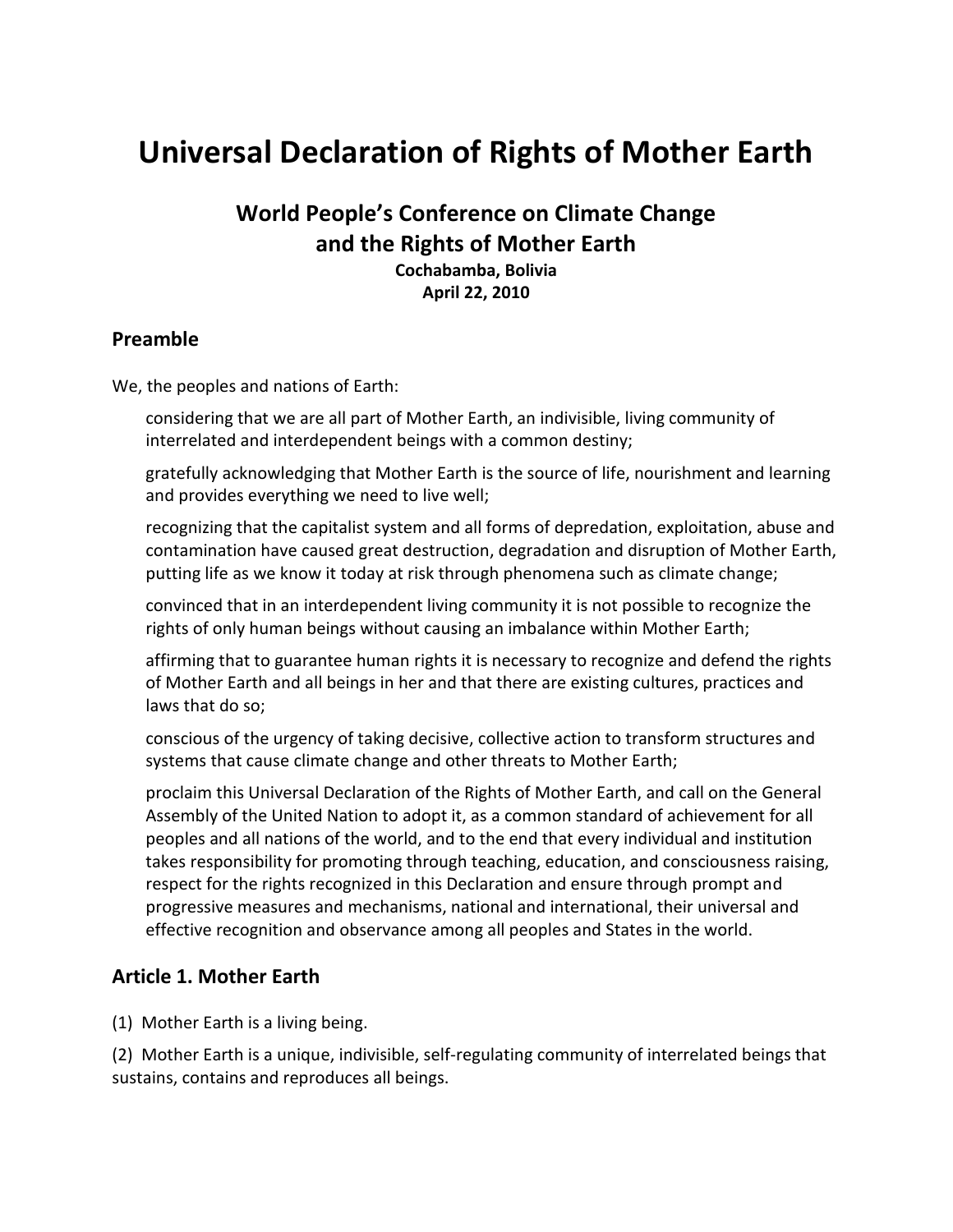(3) Each being is defined by its relationships as an integral part of Mother Earth.

(4) The inherent rights of Mother Earth are inalienable in that they arise from the same source as existence.

(5) Mother Earth and all beings are entitled to all the inherent rights recognized in this Declaration without distinction of any kind, such as may be made between organic and inorganic beings, species, origin, use to human beings, or any other status.

(6) Just as human beings have human rights, all other beings also have rights which are specific to their species or kind and appropriate for their role and function within the communities within which they exist.

(7) The rights of each being are limited by the rights of other beings and any conflict between their rights must be resolved in a way that maintains the integrity, balance and health of Mother Earth.

## **Article 2. Inherent Rights of Mother Earth**

(1) Mother Earth and all beings of which she is composed have the following inherent rights:

- (a) the right to life and to exist;
- (b) the right to be respected;
- (c) the right to regenerate its bio-capacity and to continue its vital cycles and processes free from human disruptions;
- (d) the right to maintain its identity and integrity as a distinct, self-regulating and interrelated being;
- (e) the right to water as a source of life;
- (f) the right to clean air;
- (g) the right to integral health;
- (h) the right to be free from contamination, pollution and toxic or radioactive waste;
- (i) the right to not have its genetic structure modified or disrupted in a manner that threatens its integrity or vital and healthy functioning;
- (j) the right to full and prompt restoration for violations of the rights recognized in this Declaration caused by human activities;

(2) Each being has the right to a place and to play its role in Mother Earth for her harmonious functioning.

(3) Every being has the right to wellbeing and to live free from torture or cruel treatment by human beings.

## **Article 3. Obligations of human beings to Mother Earth**

- (1) Every human being is responsible for respecting and living in harmony with Mother Earth.
- (2) Human beings, all States, and all public and private institutions must: